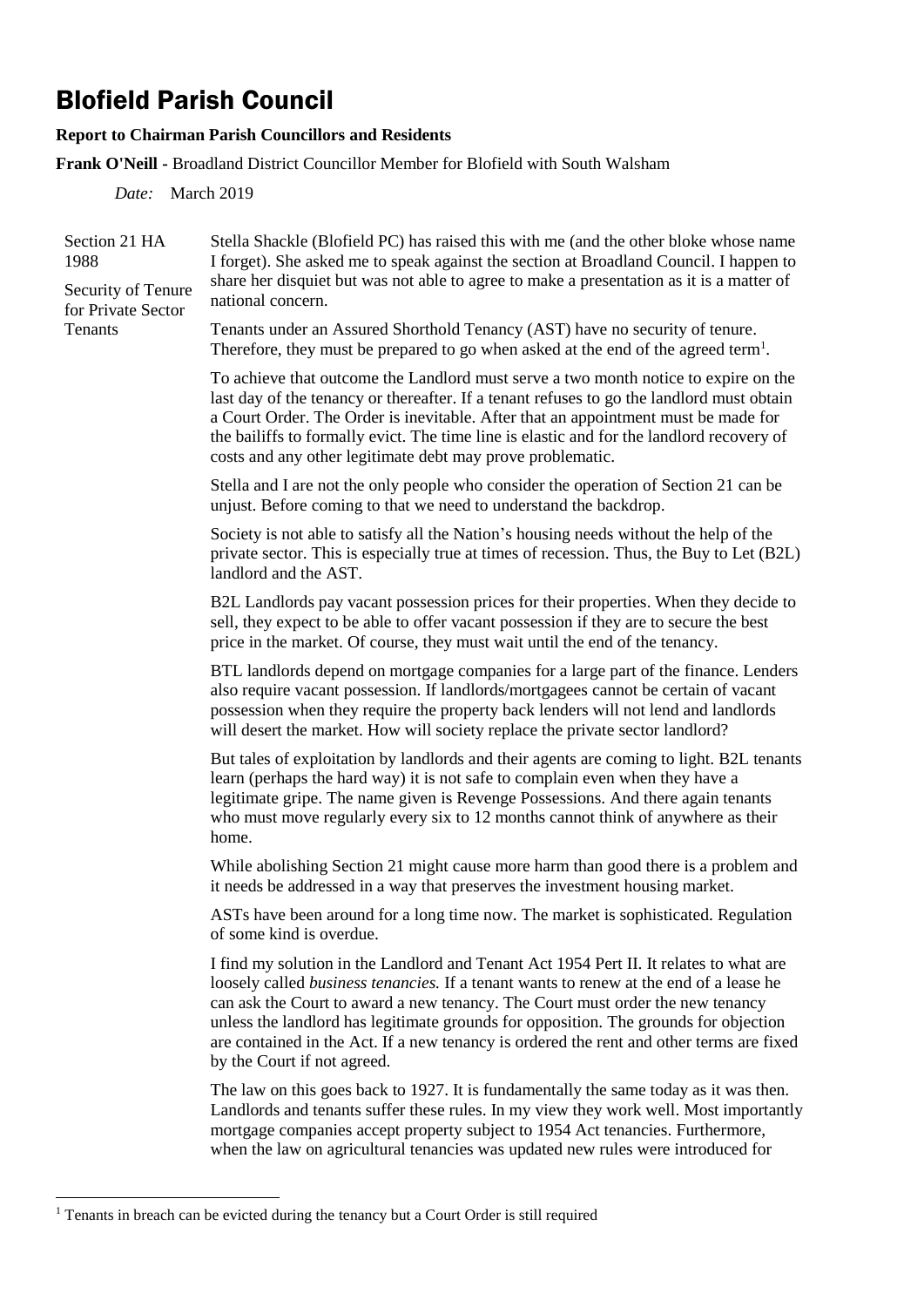|                              | Farm Business Tenancies. These rules reflect the regime under the 1954 Act for<br>business tenancies.                                                                                                                                                                                                                                                                                                                                        |
|------------------------------|----------------------------------------------------------------------------------------------------------------------------------------------------------------------------------------------------------------------------------------------------------------------------------------------------------------------------------------------------------------------------------------------------------------------------------------------|
|                              | I believe this well-established legal principal could form the framework for change.                                                                                                                                                                                                                                                                                                                                                         |
| Police Report                | At the February meeting of Broadland Council we were addressed by Supt. Harvey<br>who told us that the Norfolk Police were on top of major crime.                                                                                                                                                                                                                                                                                            |
|                              | County Lines is Non insistent                                                                                                                                                                                                                                                                                                                                                                                                                |
|                              | Suspects coming into the district monitored. An example given was of people<br>who were noted leaving Sheringham. They were later noted to be again in the<br>County. Following a raid in Gt. Yarmouth they were apprehended in Acle.<br>ANPR played a significant part                                                                                                                                                                      |
|                              | Not just for our own benefit Norfolk Police would like us to install our own CCTV. If<br>we do, we can assist the police in the event of suspicious circumstances with the<br>advantage our cams are not subject to the same legal restrictions as those of the police.                                                                                                                                                                      |
| <b>GNDP</b>                  | The Greater Norwich Development Plan is the local plan for Broadland South Norfolk<br>and the City. It is coming together and will become the local policy when adopted<br>circa 2021. Meantime we are still on the JCS.                                                                                                                                                                                                                     |
|                              | Following a meeting I attended in March I learnt that                                                                                                                                                                                                                                                                                                                                                                                        |
|                              | The target for commercial land is considered satisfied.<br>The target for new homes is $41,000$ by 2036. Of this we are adrift by 7,000.<br>٠                                                                                                                                                                                                                                                                                                |
| 5 Year Land<br>Supply        | This affects Blofield and Hemblington particularly but it applies to any part of the<br>three districts forming part of the Norwich Policy Area. The rules say that because we<br>cannot meet the requirement so our local plan (the Joint Core Strategy) is deemed out<br>of date. Thus, carpetbag developers are free to punt for consents on land that would<br>fail under the JCS. We saw that at Dawson's Loke. It may not be the last. |
|                              | However, when the GNDP becomes the local plan (replacing the JCS) different rules<br>will apply. That is because we will abandon the Norwich Policy Area (at last) and<br>adopt a new area called the Strategic Growth Area. This will focus on land primarily<br>in South Norfolk along the A11 corridor to Cambridge.                                                                                                                      |
|                              | Even before the GNDP is in place it may be possible to challenge local applications<br>on the grounds of the emerging GNDP.                                                                                                                                                                                                                                                                                                                  |
| Allocated Land               | Land owners have offered land for development. A decision must now be made on<br>whether to accept this land (aka allocated land). Allocated land may fall outside any of<br>the areas mentioned. The next stage is to agree the sites. No site will be accepted for<br>allocation UNLESS it can accommodate enough houses for affordable housing (circa<br>15 units).                                                                       |
|                              | The definition of affordable is 80 per cent of cost. We are told site values for allocated<br>land will be depresses. I don't get that. I don't see how site values will be discounted<br>when developers are allowed to recover the other 20 per cent on an eventual sale by<br>the first buyer.                                                                                                                                            |
| Ambulance<br>response times. | At a receipt meeting of Norfolk Health Overview and Scrutiny we considered<br>Ambulance response times. They are a topic which prompts considerable concern.                                                                                                                                                                                                                                                                                 |
|                              | The attached graph shows an average response time across the County of 17 minutes –<br>generally. This is generally within one of the required targets. However                                                                                                                                                                                                                                                                              |
|                              | Time stops when any responder arrives. It might not be an ambulance or it<br>might be a local resident trained as a responder                                                                                                                                                                                                                                                                                                                |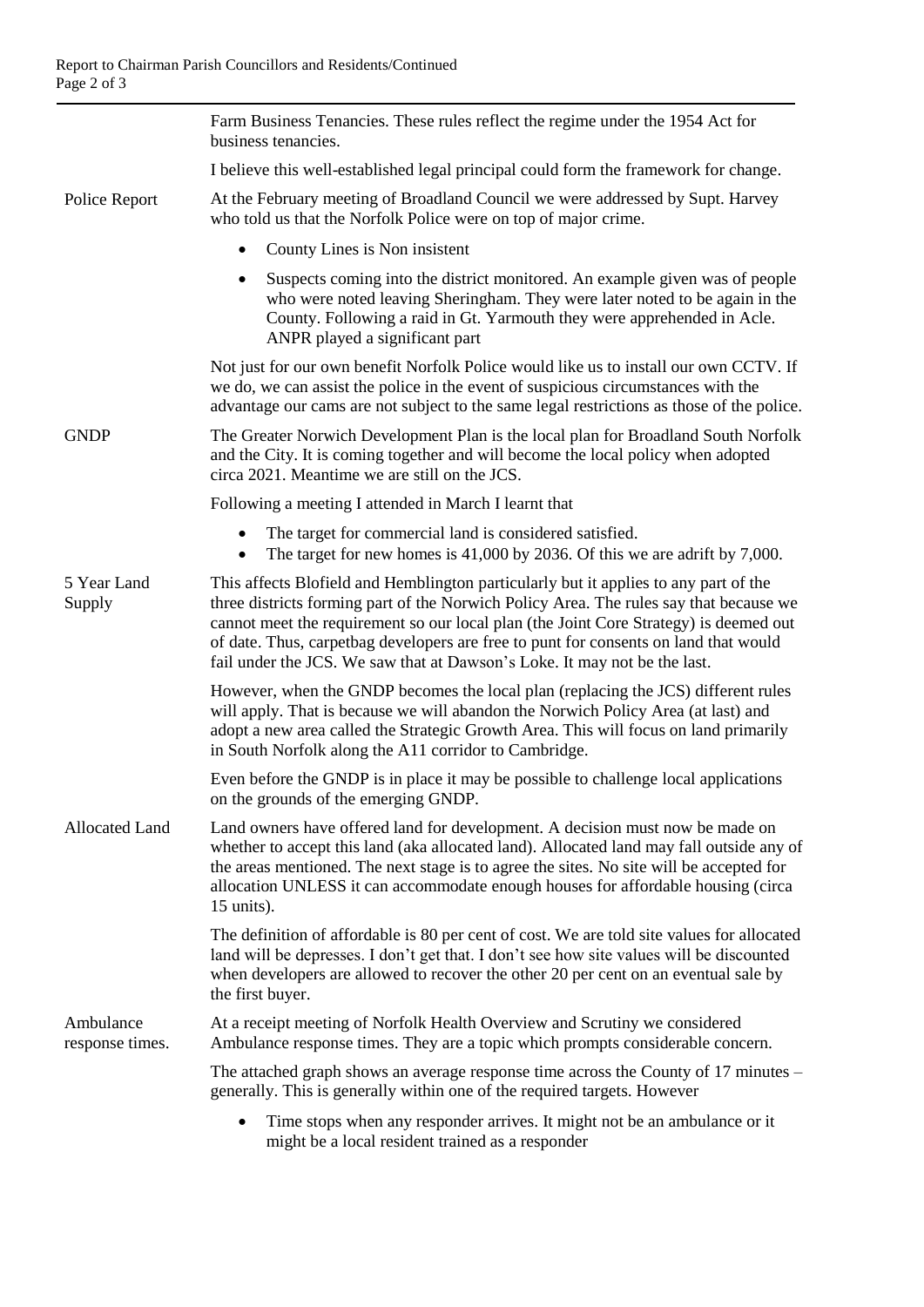Collaborative Working

- Many parts of my ward are at the extreme limits so they must expect an extended wait i.e. outside the average response times. How long do you think it can take to get from either of the hospitals to where you live?
- Perhaps you would like to see an ambulance stationed at Acle. There is availability at the Fire station.

Broadland and South Norfolk are working together in collaboration. At the recent Blofield meeting it was suggested this was really a merger by another route. Not true. For this I expect an Act of Parliament would be required. I can assure you this is not the intended outcome at Broadland. John Fuller, leader of South Norfolk Council, raised this with me before it was mentioned to Broadland. I told him I approved the idea and still do. There is common culture but there are also significant differences.

At Broadland elected members see how savings can be made by streamlining officer commitment. One example is the role and function of officers in the Planning Department. There is more than a healthy degree of scepticism about the relationship. Considerable disquiet has recently been raised at the number of South Norfolk officers appointed to the new teams. Several long-standing Broadland officers have in consequence been asked to accept redundancy. That has not been well received by several elected members.

We are told the benefits of collaborative working are:

- A stronger voice for both councils, regionally and nationally
- Increased growth and delivery at pace of infrastructure to ensure benefits to residents, communities and businesses
- Greater financial stability for the two authorities, helping to balance the councils' budgets and closing the growing funding gap
- Opportunities to provide services and initiatives jointly, that we would not otherwise be able to provide
- Increased ability to take advantage of commercial opportunities to deliver better value for our residents
- Increased investment and access to new funding opportunities to benefit residents and businesses in the area
- A joint and complementary offer for support to businesses and key business sectors across both districts
- Greater choice for our residents in terms of housing supply in order to best meet their housing needs
- Ability to retain and attract the most talented staff

This remains to be demonstrated and already I am hearing grumblings. Too soon to predict an outcome!

| Local Govt | May $2nd$ is the day. I you are busy on something else you will not be able to vote. I   |
|------------|------------------------------------------------------------------------------------------|
| election   | recommend you now register to vote by post and so avoid the stress. I am not standing    |
|            | for re-election and I move back into the shadows on $6th$ May. I hope to present a final |
|            | report after election day.                                                               |
|            |                                                                                          |